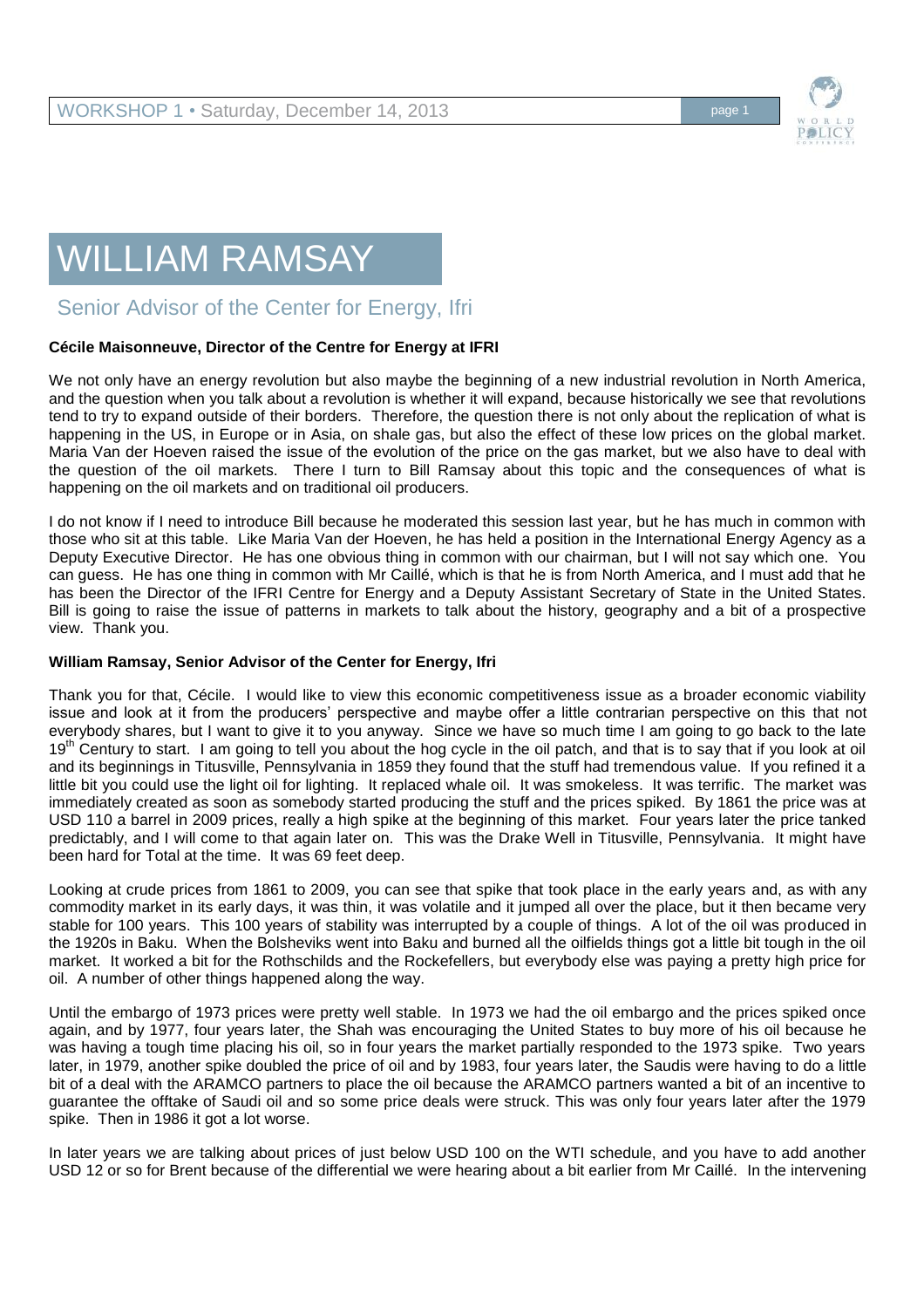

years we have had a few other things happen. We had the Asian financial crisis, we had the demand shock of 2004 when we completely goofed on China and then we had the ramp to 2008 that drove prices to new heights, and for three years now we have seen Brent prices, after the collapse in 2009, go back up again and we see Brent for the last three years head over USD 100 a barrel.

Around 2006, when gas was running above USD 12 a million BTUs, in the US we had a technology fix. The guys who had been working on this for all these years, the entrepreneurs who had been trying to get gas out of shale for decades, finally got there with those kinds of prices. With the horizontal drilling, with the fracking technology, with some other things, they started gas coming out of shales and revolutionised the gas market. The same technology cascaded into the oil shales, and the US is on its way to energy, oil and gas self-sufficiency. I advisedly do not use the term 'energy independence'. It usually takes us the first two years of an administration to convince the president not to use the term 'energy independence' and the Congress has never learned. Never mind.

Looking ahead in regards to liquids, oil, in the United States over the next years, there is a projection of a bump down starting in 2020, and of course you can believe it will go down in 2020. But these kinds of depletion schedules do not stay fixed in time, they typically slip in time, so you are probably going to find those major resource moving beyond 2020 when –Middle East/Gulf producers – expect to get back in the catbird seat and feel good about their position in the production chain because they have a greater control in the market. We, for the time being, are in 2013 and the US is not the only boom going on out there. We have got Canada's Athabasca, we have got the Iraqi southern fields and we have got Venezuela's Orinoco – and I am sure that President Maduro has to recognise one day that he has to reopen Venezuela, as was done in Apertura, otherwise the country is going to have some tough times. Brazil's Tupi slips into the future, but it is not going to slip that far. It will be in the next few years. There is Angola's Pre-Salt and Kazakhstan's Kashagan, and Total ought to feel pretty good about that by now – they have brought some order to Kashagan, which is a very nice thing.

Therefore, where are world prices likely to be? Well, where should they be already with all this oil around? I think they are high because of a lot of geopolitical fizz. Where is the geopolitical fizz coming from? We have got our hardy perennial market antagonist in polite discussions, relatively, with the perm five plus one, so where are these discussions going to lead? Are they going to lead to some kind of a resolution of issues that would allow Iran to get some movement back into its oil fields? We know that there are lots of folks who would like to get back into the Iranian oil fields and that would be yet another source of oil – in addition to Canada, Iraq, Venezuela, Brazil, Angola and Kazakhstan – who could add 10 million barrels of oil a day to the market in the next 10 years.

Who is the swing producer? The swing producer has traditionally been Saudi Arabia, and I do not see any other volunteers out there for the time being, so we have to think about what the consequences for price would be if this oil continues to come onto the market at this kind of a pace. The probability of a price fall is ranked fairly low by many, but the consequences of such a fall could be fairly significant. If you look at the social cost of oil the way things have been evolving over the years how much does it cost to produce a barrel of oil? That is irrelevant. How much does it cost for a producing country to survive with its budget with the numbers of barrels it has to export? Right now the social cost of oil of many countries exceeds USD 100. That means that they are already in deficit, the Nigerians and the Russians of course. Russia fortunately has gas, but oil is not that favourable in terms of the Russian budget. Venezuela is slightly higher than Russia. The Saudis say they need 100. We have heard them say that. Iran is between Nigeria and Russia.

Therefore, we are going to have to wait seven years for the key oil producers to get back into the catbird seat and yet indigenous populations are rising quite rapidly. I am not talking about the populations of expatriate workers in the Middle East. I am talking about indigenous populations. They are growing rapidly. There are hundreds of thousands of people without jobs. 80% of them are under 30 years old. There are going to be a lot of changes in the next seven years. Monarchies will evolve. There may be some new monarchs in the neighbourhood. The efforts to forestall a second Arab Spring are very expensive, and so while seven years is not a very long time we do have to get there from here.

I refer to something some of you may have seen before in a history book, *A Distant Mirror* by Barbara Tuchman. In 1986 the oil price demand increases of 1973 and 1979 worked their way through the system: demand destruction and